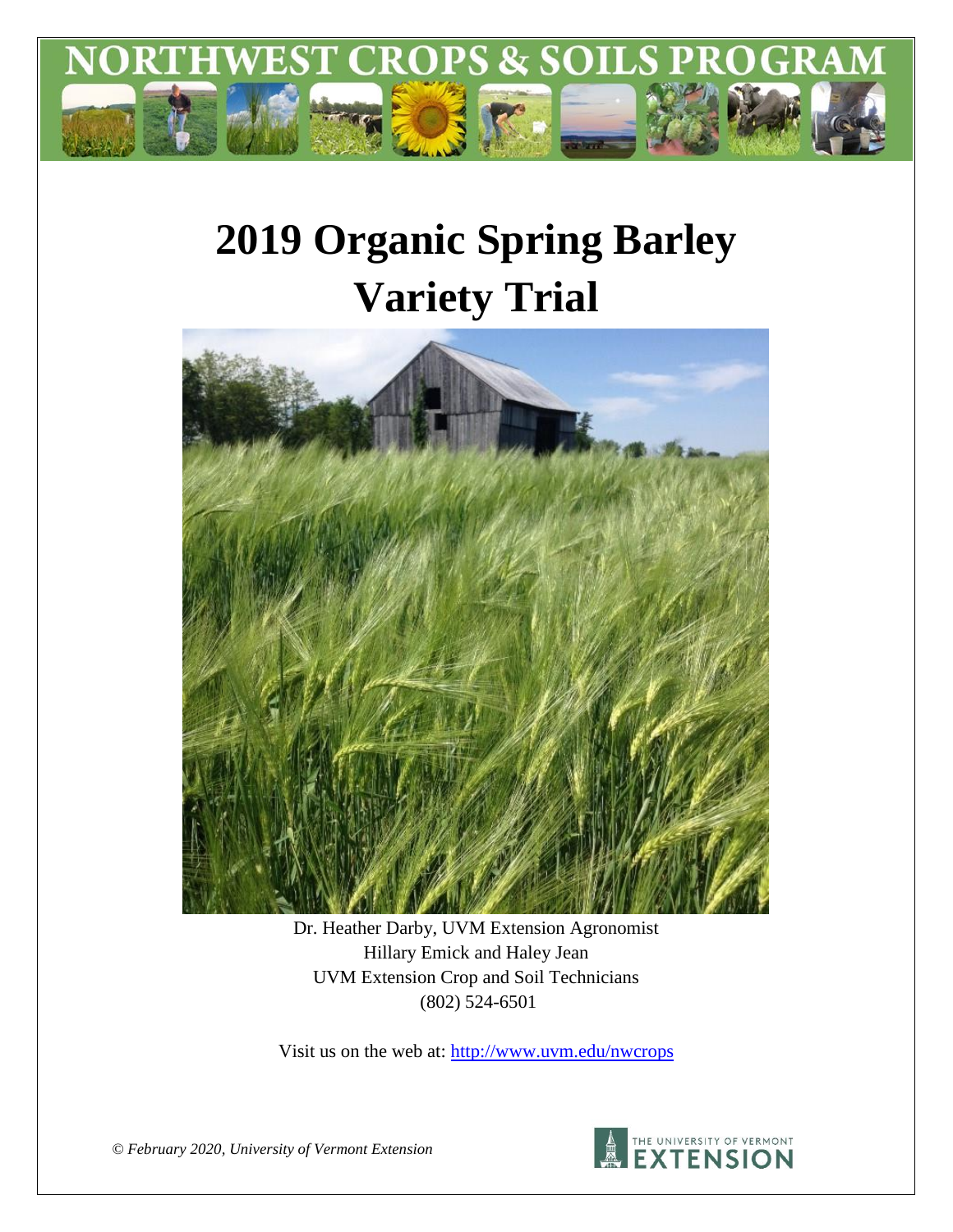#### **2019 ORGANIC SPRING BARLEY VARIETY TRIAL Dr. Heather Darby, University of Vermont Extension heather.darby[at]uvm.edu**

With the revival of the small grains industry in the Northeast and the strength of the locavore movement, craft breweries and distilleries have expressed an interest in sourcing local barley for malting. Malting barley must meet specific quality characteristics such as low protein content and high germination. Depending on the variety, barley can be planted in either the spring or fall, and both two- and six-row barley can be used for malting. In 2019, UVM Extension in collaboration with the Eastern Spring Malting Barley Nursery (ESBN) testing network, conducted a spring malting barley trial to evaluate yield and quality of 28 varieties. Some varieties that had not performed well or are no longer commercially available, were dropped from the trial and new varieties were added.

## **MATERIALS AND METHODS**

The spring barley variety trial was located at Borderview Research Farm in Alburgh, VT. The experimental plot design was a randomized complete block with three replications. The treatments were twenty-eight spring malting barley varieties, listed in Table 1.

| <b>Spring barley variety</b> | <b>Type</b> | <b>Seed source</b>                         |
|------------------------------|-------------|--------------------------------------------|
| 2ND32529                     | $2$ -row    | North Dakota State University              |
| 2ND34634                     | $2$ -row    | North Dakota State University              |
| 2ND34954                     | $2$ -row    | North Dakota State University              |
| 2ND35530                     | $2$ -row    | North Dakota State University              |
| 2ND35693                     | $2$ -row    | North Dakota State University              |
| 80675-52                     | $2$ -row    | Secobra (France)                           |
| <b>AAC</b> Connect           | $2$ -row    | <b>Meridian Seeds</b>                      |
| <b>AAC</b> Synergy           | $2$ -row    | Agriculture and Agri-Food Canada (Brandon) |
| Accordine                    | $2$ -row    | Ackermann (Germany)                        |
| <b>CDC</b> Fraser            | $2$ -row    | Semican                                    |
| Champion                     | $2$ -row    | Semican                                    |
| Crescendo                    | $2$ -row    | Secobra (France)                           |
| Esma                         | $2$ -row    | Secobra (France)                           |
| Explorer                     | $2$ -row    | Ackerman, Germany                          |
| Fangio                       | $2$ -row    | Secobra (France)                           |
| Iconic                       | $2$ -row    | Secobra (France)                           |
| Klarinette                   | $2$ -row    | Secobra (France)                           |
| <b>KWS</b> Amadora           | $2$ -row    | KWS Cereals USA LLC, Germany               |
| <b>KWS</b> Fantex            | $2$ -row    | KWS Cereals USA LLC, Germany               |
| <b>KWS</b> Tinka             | $2$ -row    | KWS Cereals USA LLC, Germany               |
| LCS Genie                    | $2$ -row    | <b>Limagrain Cereal Seeds</b>              |
| <b>LCS Odyssey</b>           | $2$ -row    | <b>Limagrain Cereal Seeds</b>              |

#### **Table 1. Twenty-eight spring barley varieties trialed at Borderview Research Farm in Alburgh, VT, 2019.**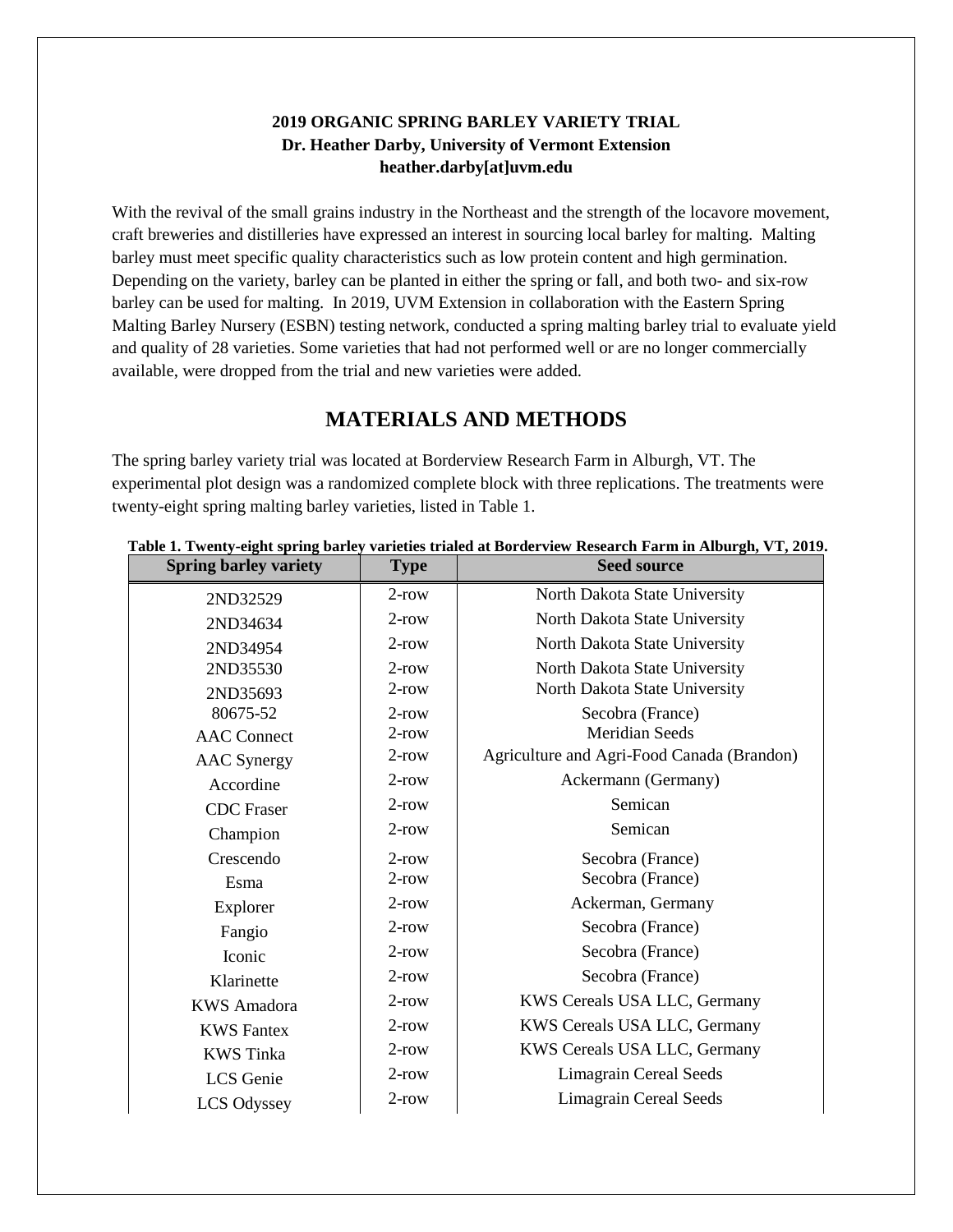| ND Genesis | $2$ -row | North Dakota State University            |
|------------|----------|------------------------------------------|
| Newdale    | $2$ -row | Agriculture and Agri-Food Canada         |
| Pinnacle   | $2$ -row | North Dakota State University            |
| Rafale     | $2$ -row | Semican                                  |
| Sangria    | $2$ -row | Ackerman, Germany                        |
| Tradition  | 6-row    | <b>Busch Agricultural Resources, LLC</b> |

All plots were managed with practices similar to those used by producers in the surrounding areas (Table 2). The previous crop planted at the site was soybeans. In April, the trial area was plowed, disked and spike tooth harrowed to prepare for planting. The plots were seeded with a Great Plains NT60 Cone Seeder at a seeding rate of 350 live seeds m<sup>-2</sup> into a Benson rocky silt loam. Most varieties were planted on 30-Apr. The varieties Champion, CDC Fraser, and Rafale were planted on 6-May. Plot size was 5' x  $20'$ .

| <b>Trial Information</b>        | <b>Borderview Research Farm</b><br>Alburgh, VT |
|---------------------------------|------------------------------------------------|
| Soil type                       | Benson rocky silt loam                         |
| Previous crop                   | Soybeans                                       |
| Tillage operations              | Spring plow, disc, and spike tooth             |
| Harvest area (ft)               | 5 x 20                                         |
| Row spacing (in)                | 6                                              |
| Seeding rate (live seeds $m2$ ) | 350                                            |
| Replicates                      | 3                                              |
| Planting date                   | 30-Apr & 6-May                                 |
| Harvest date                    | $29 - Iul$                                     |

**Table 2. Agronomic and trial information for spring barley variety trial, 2019.**

On 20-Jun, plots were scouted for disease and insect pests. Three plants from each plot were examined. The top two leaves were examined and evaluated for the presence of disease and insect damage. The Clive James, 'An Illustrated Series of Assessment Keys for Plant Diseases, Their Preparation and Usage**'** was used to identify and determine the severity of plant disease infection. Damage recorded as a percent of the leaf surface that was affected by pest or disease. When the barley reached the soft dough growth stage (10-Jul), Fusarium Head Blight (FHB) intensity was assessed by randomly clipping 60-100 heads from each plot, counting spikes, and visually assessing each head for FHB infection. The infection rate was assessed by using the North Dakota State University Extension Service's "A Visual Scale to Estimate Severity of *Fusarium* Head Blight in Wheat" online publication.

Barley heights and lodging were recorded prior to harvest on 29-Jul. Heights were measured, excluding awns, in centimeters for three plants in each plot, and lodging was rated on a 0 to 9 scale for the whole plot; 0 indicated no lodging and 9 meant the plot was completely lodged and could not be harvested. On 29-Jul, the plots were harvested using an Almaco SPC50 small plot combine.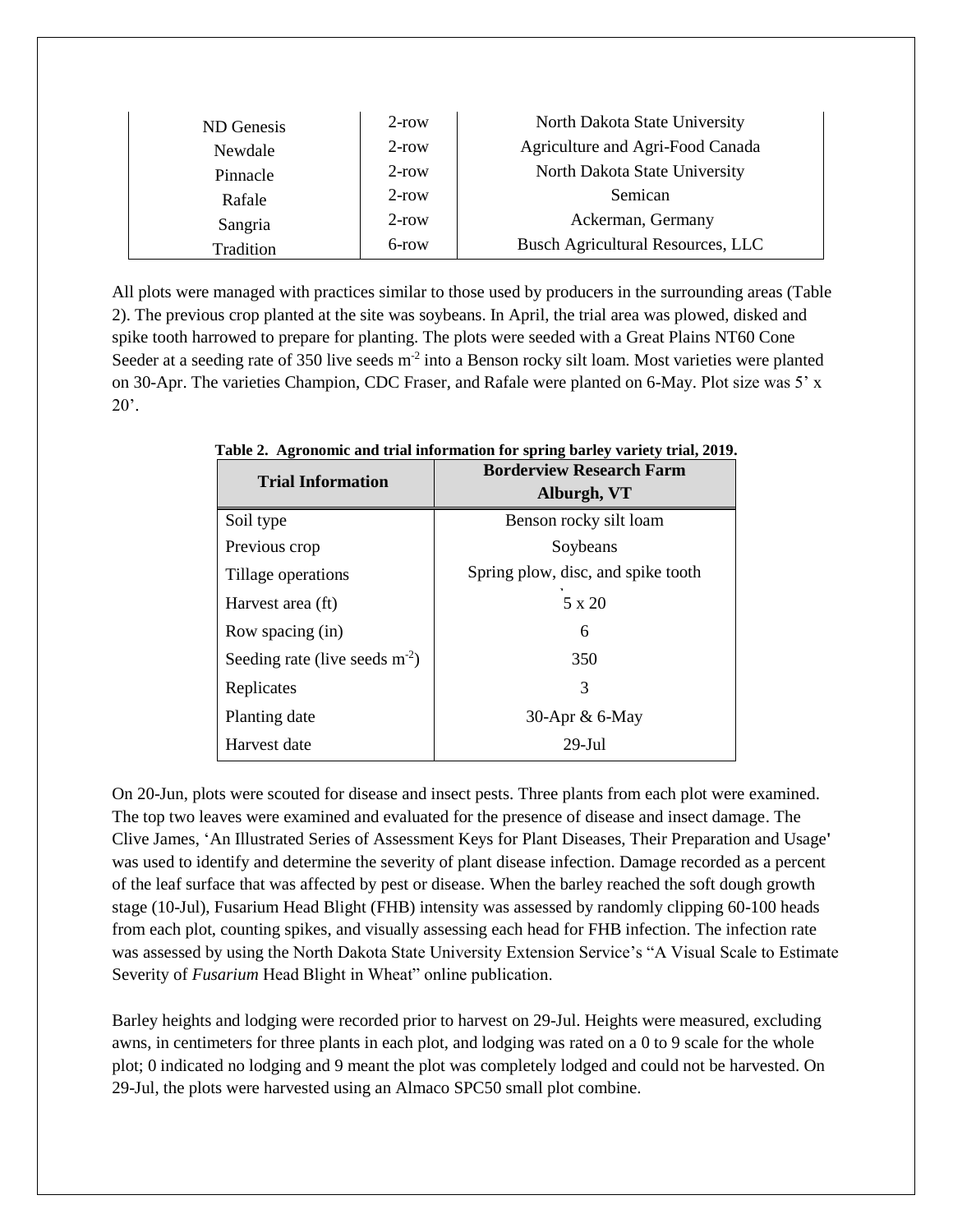Following the harvest of spring barley, seed was cleaned with a small Clipper cleaner (A.T. Ferrell, Bluffton, IN). Quality measurements included standard testing parameters used by commercial malt houses. Plot yield was weighed. Harvest moisture was determined for each plot using a DICKEY-john Mini GAC moisture and test weight meter. Generally the heavier the barley is per bushel, the higher malting quality. A one-pound subsample was collected to determine quality. The samples were then ground into flour using the Perten LM3100 Laboratory Mill, and were evaluated for crude protein content using the Perten Inframatic 8600 Flour Analyzer. Falling number for all barley varieties were determined using the AACC Method 56-81B, AACC Intl., 2000 on a Perten FN 1500 Falling Number Machine. The falling number is related to the level of sprout damage that has occurred in the grain. It is measured by the time it takes, in seconds, for a stirrer to fall through a slurry of flour and water to the bottom of the tube. Falling numbers greater than 350 indicate low enzymatic activity and sound quality sample. A falling number lower than 200 indicates high enzymatic activity and poor quality. Deoxynivalenol (DON) analysis was analyzed using Veratox DON 2/3 Quantitative test from the NEOGEN Corp. This test has a detection range of 0.5 to 5 ppm. Samples with DON values greater than 1 ppm are considered unsuitable for human consumption. Percent germination (germination energy) was determined by incubating 100 seeds in 4.0 ml of water for 72 hours and counting the number of seeds that did not germinate. Each sample was run in duplicate. Grain assortment or plumpness was determined using the Pfeuffer Soritmat using 100g of clean seed, and was determined by the combining the amount of seed remaining on the 2.78mm and 2.38mm sieves.

All data was analyzed using a mixed model analysis where replicates were considered random effects. The LSD procedure was used to separate cultivar means when the F-test was significant ( $p < 0.10$ ).

Variations in yield and quality can occur because of variations in genetics, soil, weather, and other growing conditions. Statistical analysis makes it possible to determine whether a difference among varieties is real or whether it might have occurred due to other variations in the field. At the bottom of each table a LSD value is presented for each variable (e.g. yield). Least Significant Differences at the 10% level of probability are shown. Where the difference between two varieties within a column is equal to or greater than the LSD value at the bottom of the column, you can be sure in 9 out of 10 chances that there is a real difference between the two varieties. In this example, variety A is significantly different

from variety C, but not from variety B. The difference between A and B is equal to 725, which is less than the LSD value of 889. This means that these varieties did not differ in yield. The difference between A and C is equal to 1454, which is greater than the LSD value of 889. This means that the yields of these varieties were significantly different from one another. The asterisk indicates that variety B was not significantly lower than the top yielding variety.

| <b>Variety</b> | Yield |
|----------------|-------|
| A              | 3161  |
| B              | 3886* |
| C              | 4615* |
| <b>LSD</b>     | 889   |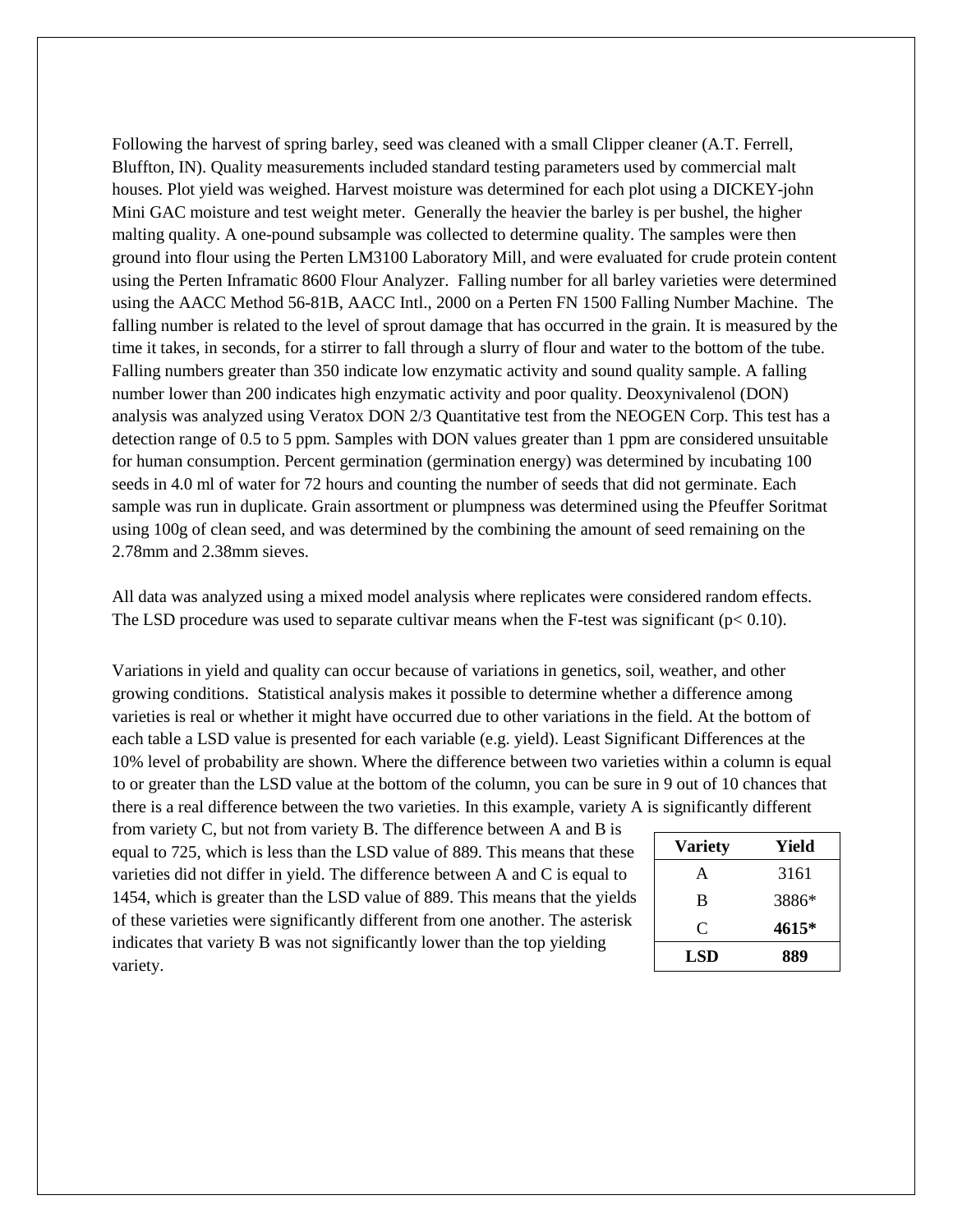## **RESULTS**

Seasonal precipitation and temperature recorded at a weather station at Borderview Research Farm are shown in Table 3. April, May and June were all colder than normal. April and May had higher precipitation than the 30-year average, while June was somewhat drier. July was both hotter and drier than the 30-year average. From April through July, there was an accumulation of 3261 Growing Degree Days (GDDs), 91 GDDs below the 30-year average.

| $\sim$ while the stamp we would be the providence of the statement $\sim$ . The statement $\sim$ statement $\sim$ |         |         |         |         |  |  |  |  |
|-------------------------------------------------------------------------------------------------------------------|---------|---------|---------|---------|--|--|--|--|
| Alburgh, VT                                                                                                       | April   | May     | June    | July    |  |  |  |  |
| Average temperature $(^{\circ}F)$                                                                                 | 42.7    | 53.3    | 64.3    | 73.5    |  |  |  |  |
| Departure from normal                                                                                             | $-2.11$ | $-3.11$ | $-1.46$ | 2.87    |  |  |  |  |
|                                                                                                                   |         |         |         |         |  |  |  |  |
| Precipitation (inches)                                                                                            | 3.65    | 4.90    | 3.06    | 2.34    |  |  |  |  |
| Departure from normal                                                                                             | 0.83    | 1.45    | $-0.63$ | $-1.81$ |  |  |  |  |
|                                                                                                                   |         |         |         |         |  |  |  |  |
| Growing Degree Days (32-95°F)                                                                                     | 346     | 660     | 970     | 1286    |  |  |  |  |
| Departure from normal                                                                                             | $-38$   | $-96$   | -44     | 88      |  |  |  |  |

**Table 3. Temperature and precipitation summary for Alburgh, VT, 2019.**

Based on weather data from a Davis Instruments Vantage Pro2 with WeatherLink data logger. Historical averages are for 30 years of data provided by the NOAA (1981-2010) for Burlington, VT.

Measurements of populations, vigor, disease and pest pressure, heights and lodging were collected through the growing season (Table 4).

The target population was 350 plants per meter square. Most varieties were below the target population, likely due to cold conditions in the early growing season depressing germination. Explorer had the highest population at 385 plants m<sup>-2</sup>. This was the only variety that had a population at the targeted level. CDC Fraser, Fangio, KW Tinka, LCS Genie, and Sangria also had populations over 300 plants m-2 .

Vigor was rated on a scale of 0 (poor vigor) to 9 (lush, healthy plants) at the tillering stage. The highest vigor was Rafale (7.67). The lowest was Esma (3.00).

Fusarium head blight is caused by infection with the *Fusarium graminearum* fungus. Infection can cause reduced yields and poor quality, and can produce a vomitoxin (deoxynivalenol or DON). The FDA limits DON concentrations to 1 ppm for human consumption. There were significant differences between variety in both the incidence and severity of FHB infection. The incidence of infected heads refers to the proportion of barley spikes showing any sign of FHB infection compared to the uninfected spikes in that treatment. The average infected head severity refers to the extent to which infected heads are affected by FHB symptoms. Infection with the fusarium fungus does not always lead to production of the problematic deoxynivalenol compound. While some varieties had over 75% of the barley heads show some evidence of infection with fusarium, DON concentrations for the entire trial were well below the 1 ppm threshold for human consumption (data not shown).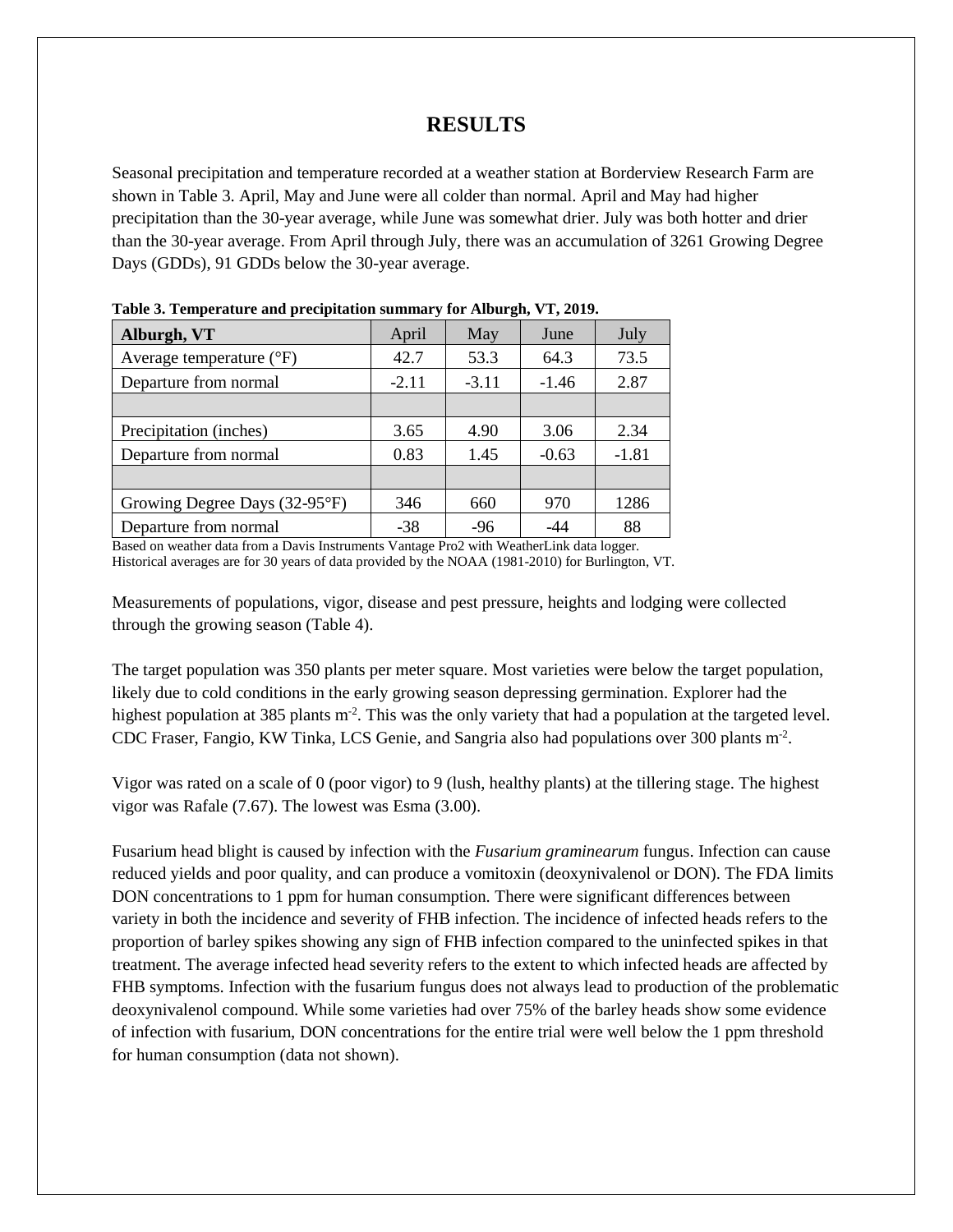Foliar diseases reduce photosynthetic leaf area, use nutrients, and increase respiration and transpiration within colonized host tissues. Diseased plants may exhibit reduced vigor, growth, and seed fill. Earlier occurrence, greater degree of host susceptibility, and longer duration of conditions favorable for disease development will increase the yield loss. When scouted on 20-Jun, each plot was assessed for several distinct diseases. These individual disease ratings were combined into a single foliar disease rating for statistical analysis. Very little fungal disease was noted. There was no powdery mildew present at the time of scouting, and only eleven individual plants scouted showed any sign of leaf rust.

The variety with the highest disease burden was Pinnacle, with more than 16% of the foliar surface of this variety affected by disease. All plants of this variety were affected with distinctive foliar lesions that did not appear to spread to surrounding plots. Samples were sent to the University of Vermont Plant Diagnostic Clinic but the disease could not be identified. All other varieties had an average of 4% or less of their foliar surface affected by disease, statistically significantly lower than Pinnacle. While quality in this variety did not appear to be adversely impacted, the yield for Pinnacle was less than half of the trial average, significantly lower than all other varieties (Table 5).

Damage from insects and other arthropod pests was not a significant issue in the spring barley trial. Many plants scouted showed no signs of insect damage, and all varieties averaged less than 1% of the foliar surface damaged by pests. Thrips, mites, aphids and cereal leaf beetle presence was noted.

Heights and lodging were measured prior to harvest. Taller plants can be desirable for better competition against weeds; however very tall plants can be prone to lodging. Two varieties that were added to the trial later than the main planting were not harvest at the same time as the others and heights and lodging were not collected for these varieties. Pinnacle was the tallest variety at 35.1 cm. This variety also had the highest degree of lodging (over 90% of the plots were lodged). Esma and LCS Odyssey also experienced a high degree of lodging.

| rabit + 2012 spring sarity agronomic chan<br>Variety | Population           | Vigor              | <b>FHB</b><br>Incidence | $\ldots$<br><b>FHB</b><br>Severity | Disease                         | Arthropod<br>Damage             | Height       | Lodging           |
|------------------------------------------------------|----------------------|--------------------|-------------------------|------------------------------------|---------------------------------|---------------------------------|--------------|-------------------|
|                                                      | plants $m-2$         | rating<br>$(0-9)$  | $\%$                    | $\%$                               | % foliar<br>surface<br>affected | % foliar<br>surface<br>affected | cm           | %                 |
| 2ND32529                                             | $299a-d$             | $5.33^{a-f}$       | $27.5^{\text{c-h}}$     | $7.4^{a-c}$                        | 0.52 <sup>d</sup>               | $0.18^{bc}$                     | $33.0^{a-f}$ | 0.00 <sup>c</sup> |
| 2ND34634                                             | $215^{b-d}$          | $3.67^{d-f}$       | $17.6^{d-j}$            | $7.4^{a-c}$                        | $1.26^{b-d}$                    | $0.42^{bc}$                     | $33.4^{a-e}$ | 0.00 <sup>c</sup> |
| 2ND34954                                             | $275^{\text{a-d}}$   | $3.67^{d-f}$       | $12.9^{g-j}$            | $7.0^{a-d}$                        | $2.85^{b-d}$                    | $0.38^{bc}$                     | $33.7^{a-d}$ | 1.67 <sup>c</sup> |
| 2ND35530                                             | $227b-d$             | 7.00 <sup>ab</sup> | $19.3^{d-j}$            | $5.2^{b-d}$                        | $2.15^{b-d}$                    | 0.27 <sup>bc</sup>              | $32.6^{a-g}$ | 1.67 <sup>c</sup> |
| 2ND35693                                             | $227^{b-d}$          | $4.33^{c-f}$       | $14.6$ <sup>f-g</sup>   | 8.3 <sup>a</sup>                   | $1.30^{b-d}$                    | $0.42^{bc}$                     | $32.3^{a-g}$ | 0.00 <sup>c</sup> |
| 80675-52                                             | $256^{a-d}$          | $4.33^{c-f}$       | $17.3^{d-j}$            | $7.0^{a-d}$                        | $3.41^{bc}$                     | $0.44^{b}$                      | $28.1^{g-i}$ | 0.00 <sup>c</sup> |
| AAC<br>Connect                                       | $263^{a-d}$          | $4.33^{c-f}$       | $27.3^{\text{c-h}}$     | $8.5^{\mathrm{a}}$                 | 0.89 <sup>cd</sup>              | $0.31^{bc}$                     | $32.3^{a-g}$ | 0.00 <sup>c</sup> |
| AAC<br>Synergy                                       | 182 <sup>cd</sup>    | $4.67^{b-f}$       | $9.7h-j$                | $7.0a-d$                           | $2.15^{b-d}$                    | $0.33$ bc                       | $30.4b-i$    | 0.00 <sup>c</sup> |
| Accordine                                            | $268$ <sup>a-d</sup> | $5.00^{b-f}$       | $24.4^{c-i}$            | $7.4^{a-c}$                        | $2.07b-d$                       | $0.18^{bc}$                     | $30.7a-i$    | 0.00 <sup>c</sup> |

**Table 4. 2019 spring barley agronomic characteristics in Alburgh, VT.**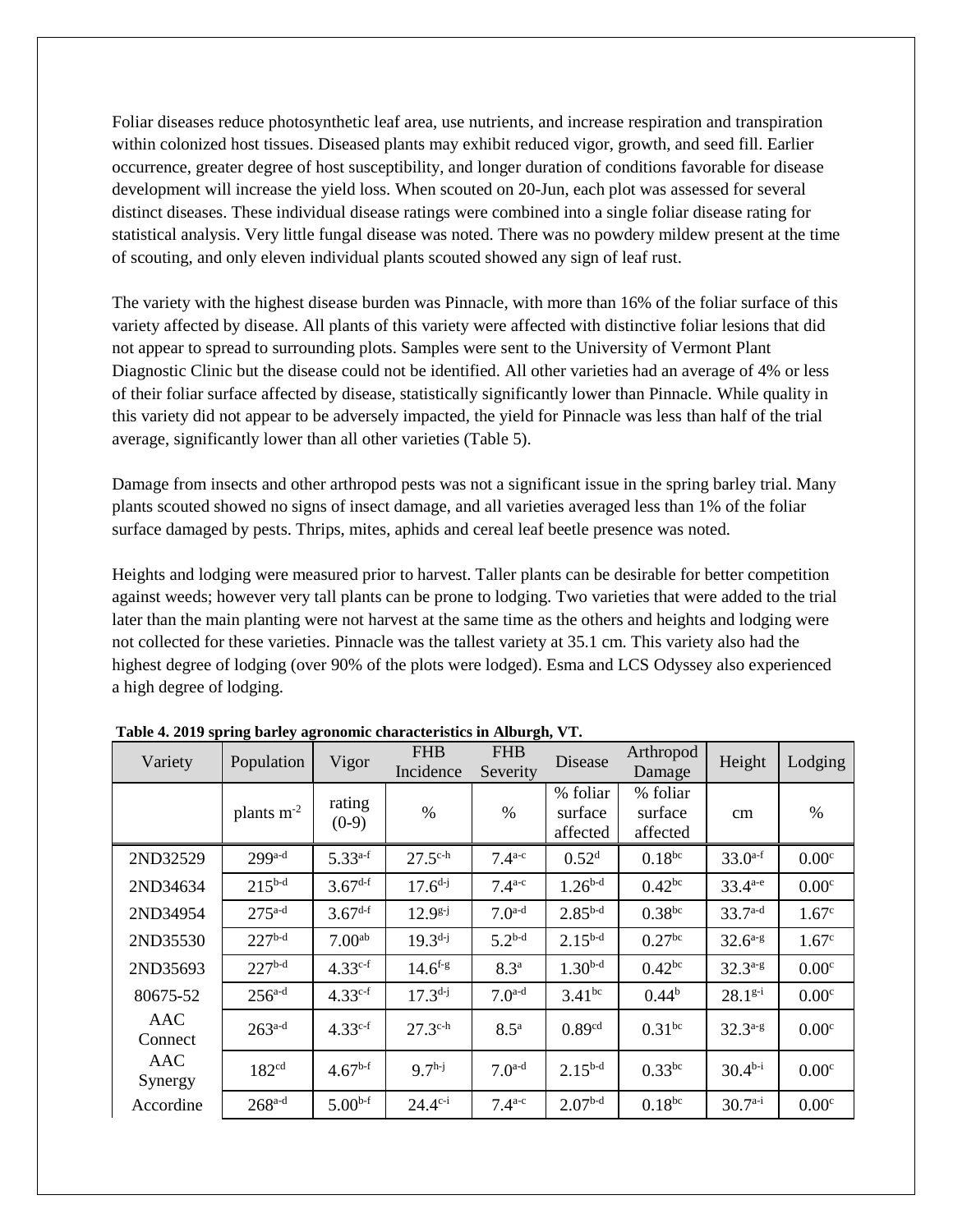| <b>CDC</b> Fraser     | $316^{a-c}$          | $6.33^{a-c}$       | $3.5^{\mathrm{j}}$ | 4.7 <sup>d</sup>  | 0.89 <sup>cd</sup> | $0.29^{bc}$        |                    |                   |
|-----------------------|----------------------|--------------------|--------------------|-------------------|--------------------|--------------------|--------------------|-------------------|
| Champion              | $201^{b-d}$          | $5.00^{b-f}$       | $12.3^{g-j}$       | $7.0^{a-d}$       | $1.44^{b-d}$       | $0.42^{bc}$        | $31.0^{a-i}$       | 0.00 <sup>c</sup> |
| Crescendo             | $242^{a-d}$          | $4.00^{c-f}$       | $7.7h-j$           | 4.7 <sup>d</sup>  | 0.89cd             | $0.55^{ab}$        | $32.8^{a-f}$       | 0.00 <sup>c</sup> |
| Esma                  | $203^{b-d}$          | 3.00 <sup>f</sup>  | $36.4^{b-d}$       | $7.0^{a-d}$       | 1.11 <sup>cd</sup> | $0.16^{bc}$        | $31.9^{a-h}$       | 16.7 <sup>b</sup> |
| Explorer              | $385^{\mathrm{a}}$   | $4.67^{b-f}$       | $23.2^{c-j}$       | 7.7 <sup>ab</sup> | $1.26^{b-d}$       | 0.49 <sup>b</sup>  | $28.9^{e-i}$       | 0.00 <sup>c</sup> |
| Fangio                | $313^{a-d}$          | $5.33^{a-f}$       | $30.7^{b-g}$       | $7.1^{a-d}$       | 4.00 <sup>b</sup>  | $0.33$ bc          | $31.6^{a-h}$       | 0.00 <sup>c</sup> |
| Iconic                | $282$ <sup>a-d</sup> | $5.00^{b-f}$       | $36.2^{b-e}$       | 8.2 <sup>a</sup>  | $3.52^{bc}$        | $0.40^{bc}$        | $31.8^{a-h}$       | 1.67 <sup>c</sup> |
| Klarinette            | 158 <sup>d</sup>     | $3.67^{d-f}$       | 49.2 <sup>b</sup>  | $7.4^{a-c}$       | $2.56^{b-d}$       | 0.22 <sup>bc</sup> | $29.1^{d-i}$       | 0.00 <sup>c</sup> |
| <b>KWS</b><br>Amadora | $251^{a-d}$          | $4.00c-f$          | $9.1h-j$           | 4.8 <sup>cd</sup> | $1.91b-d$          | $0.24^{bc}$        | 27.4 <sup>hi</sup> | 0.00 <sup>c</sup> |
| <b>KWS Fantex</b>     | $194^{b-d}$          | $5.00^{b-f}$       | $12.4^{g-j}$       | $7.0^{a-d}$       | $3.00b-d$          | $0.20^{bc}$        | $29.7^{d-i}$       | 6.67 <sup>b</sup> |
| <b>KWS</b> Tinka      | $342^{ab}$           | $5.67^{a-e}$       | $32.3^{b-g}$       | $7.2^{a-d}$       | 0.52 <sup>d</sup>  | $0.22^{bc}$        | $34.6^{a-c}$       | 1.67 <sup>c</sup> |
| LCS Genie             | $311^{a-d}$          | $5.33^{a-f}$       | $15.6^{f-j}$       | $7.0^{a-d}$       | 0.74 <sup>cd</sup> | $0.20^{bc}$        | $29.1^{d-i}$       | 0.00 <sup>c</sup> |
| <b>LCS</b><br>Odyssey | $249^{a-d}$          | $4.67^{b-f}$       | $4.1^{ij}$         | 4.7 <sup>d</sup>  | $1.48^{b-d}$       | 0.47 <sup>b</sup>  | $30.4^{b-i}$       | 16.7 <sup>b</sup> |
| ND Genesis            | $292^{a-d}$          | $5.00^{b-f}$       | $41.3^{bc}$        | 9.1 <sup>a</sup>  | 0.67 <sup>cd</sup> | $0.93^{\rm a}$     | $28.6^{f-i}$       | 0.00 <sup>c</sup> |
| Newdale               | $232^{a-d}$          | $4.33^{c-f}$       | $22.9^{c-j}$       | $7.3^{a-c}$       | 0.89 <sup>cd</sup> | $0.13^{bc}$        | $30.0^{c-i}$       | 3.33 <sup>c</sup> |
| Pinnacle              | 184 <sup>cd</sup>    | $4.00c-f$          | $34.1^{b-f}$       | 8.7 <sup>a</sup>  | 16.0 <sup>a</sup>  | 0.02 <sup>c</sup>  | 35.1 <sup>a</sup>  | $93.3^{a}$        |
| Rafale                | $275^{a-d}$          | 7.67 <sup>a</sup>  | 77.7 <sup>a</sup>  | $7.4^{a-c}$       | $1.93b-d$          | $0.20^{bc}$        |                    |                   |
| Sangria               | $306^{a-d}$          | $6.00a-d$          | $12.1g-j$          | $7.1^{a-d}$       | $1.67b-d$          | $0.33$ bc          | $26.8^{i}$         | 0.00 <sup>c</sup> |
| Tradition             | $239a-d$             | 3.33 <sup>ef</sup> | $77.5^{\rm a}$     | 8.4 <sup>a</sup>  | $1.81b-d$          | $0.33$ bc          | 34.9 <sup>ab</sup> | 0.00 <sup>c</sup> |
| <b>LSD</b>            | 7.26                 | 2.34               | 20.8               | 2.64              | 2.86               | 0.41               | 4.62               | 11.2              |
| <b>Trial Mean</b>     | 257                  | 4.80               | 25.3               | 7.1               | 2.2                | 0.3                | 31.2               | 5.12              |

Within a column, varieties with the same letter did not vary significantly.

\*Varieties with an asterisk are not significantly different than the top performer in **bold**.

†Zero (0) indicates no damage and nine (9) indicates that 100% of the plot was severely affected.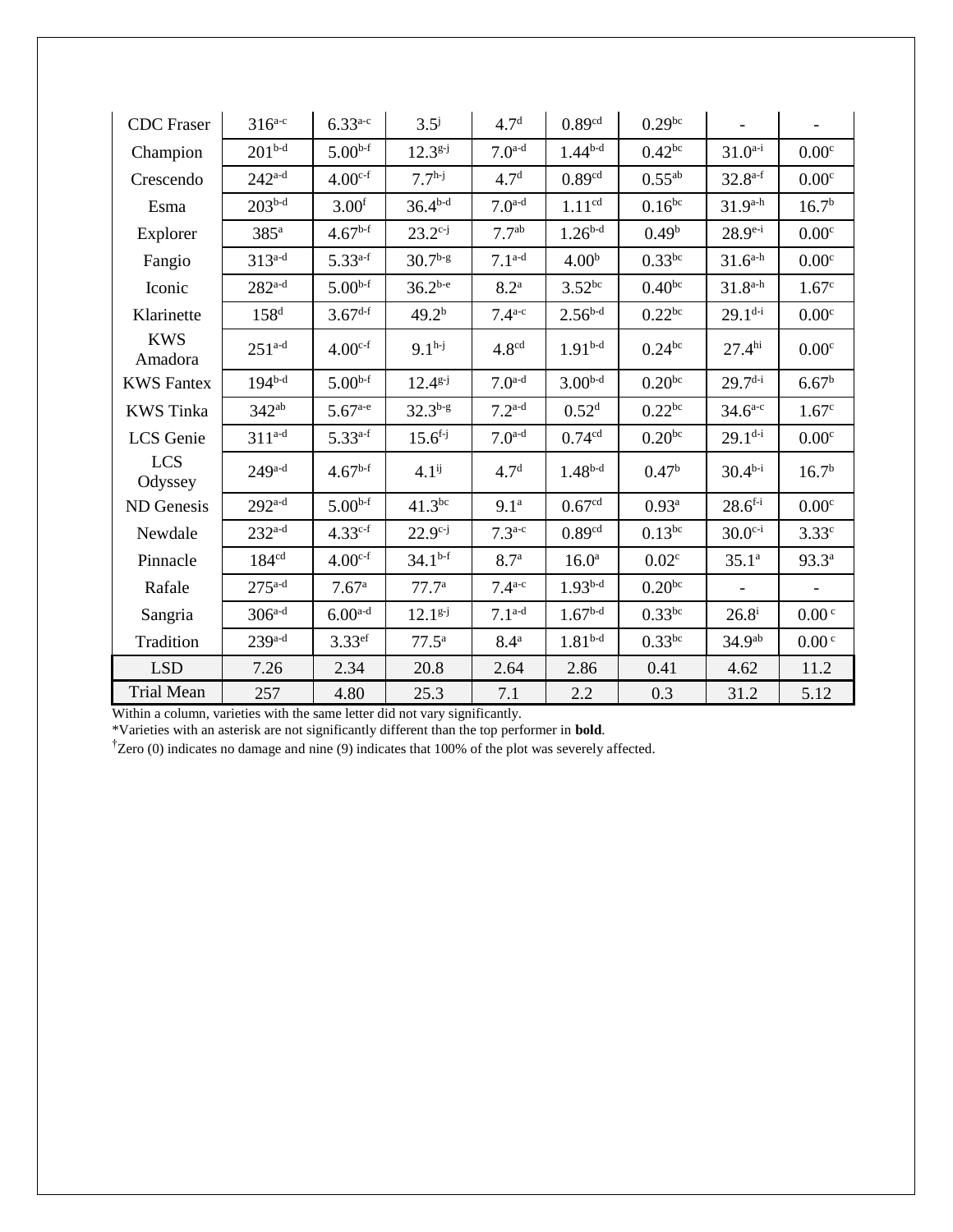# **Spring Barley Yield and Quality**

Yield and quality varied significantly between varieties of spring barley (Table 5, Figure 1).

| Variety            | Yield @                | Harvest                 | Test                   | Crude                   | Falling             | Germination            | Plumpness               |
|--------------------|------------------------|-------------------------|------------------------|-------------------------|---------------------|------------------------|-------------------------|
|                    | 13.5%                  | moisture                | Weight                 | Protein                 | Number              |                        |                         |
|                    | moisture               |                         |                        | @ 12%                   |                     |                        |                         |
|                    | content                |                         |                        | moisture                |                     |                        |                         |
|                    | $lbs$ ac <sup>-1</sup> | $\%$                    | $lbs$ bu <sup>-1</sup> | content<br>$\%$         | seconds             | $\%$                   | %                       |
|                    |                        |                         |                        |                         |                     |                        |                         |
| 2ND32529           | $4242^{a-d\dagger}$    | $18.1^{\circ -g}$       | $48.1^{a-d}$           | $9.3^h$                 | $295$ <sup>ij</sup> | $96.7^{a-f}$           | $97.\overline{6^{a-e}}$ |
| 2ND34634           | $3855^{b-f}$           | $19.1^{b-f}$            | $43.6^{g-j}$           | $11.1^{\text{c-h}}$     | $272^{jk}$          | $96.7^{a-f}$           | $97.7^{a-d}$            |
| 2ND34954           | $4253^{a-d}$           | $20.8$ <sup>a-d</sup>   | $47.0^{a-f}$           | $11.3^{\text{c-h}}$     | $331^{c-i}$         | $95.3^{b-g}$           | 95.4 <sup>h</sup>       |
| 2ND35530           | 5397 <sup>a</sup>      | $21.5^{a-c}$            | $43.5^{g-j}$           | $11.1^{\text{c-h}}$     | $308h-j$            | 90.0 <sup>h</sup>      | $95.6^{f-h}$            |
| 2ND35693           | $4815^{ab}$            | $18.5^{c-g}$            | 49.8 <sup>a</sup>      | $11.2^{\text{c-h}}$     | $335^{\text{c-h}}$  | $95.0^{b-g}$           | $96.3^{b-h}$            |
| 80675-52           | $1610^{ij}$            | $22.4^{ab}$             | $44.0^{f-j}$           | $11.1^{c-h}$            | $332^{c-h}$         | $95.3^{b-g}$           | 95.6 <sup>gh</sup>      |
| <b>AAC</b> Connect | 3590 <sup>b-h</sup>    | 15.0 <sup>gh</sup>      | $45.4^{d-h}$           | $11.4^{\text{c-h}}$     | 253 <sup>kl</sup>   | $97.7^{a-e}$           | $95.\overline{7^{f-h}}$ |
| <b>AAC</b> Synergy | $4076^{b-e}$           | $17.2^{d-g}$            | $47.3^{a-e}$           | $11.3^{\text{c-h}}$     | $316^{g-i}$         | 98.7 <sup>ab</sup>     | $96.8^{a-h}$            |
| Accordine          | $3039^{d-h}$           | $21.4^{a-c}$            | $44.2^{f-j}$           | $15.2^{\rm a}$          | $320^{f-i}$         | $94.3^{d-g}$           | $95.6^{gh}$             |
| <b>CDC</b> Fraser  | $4266^{a-d}$           | $15.6^{f-h}$            | $45.3^{d-i}$           | $13.6^{a-c}$            | $234^1$             | $97.3^{a-e}$           | $95.8^{\text{e-h}}$     |
| Champion           | $3540^{b-h}$           | 14.8 <sup>gh</sup>      | $48.7^{a-c}$           | $13.0^{a-e}$            | $368^{b-c}$         | $92.\overline{3^{gh}}$ | $97.9^{a-c}$            |
| Crescendo          | 2437 <sup>hi</sup>     | $20.5^{a-d}$            | $42.8h-j$              | $11.2^{c-h}$            | $357^{b-e}$         | $95.0^{b-g}$           | $98.2^{\rm a}$          |
| Esma               | 4433 <sup>a-c</sup>    | $16.\overline{5^{e-h}}$ | $48.1^{a-d}$           | $12.2^{b-f}$            | 181 <sup>m</sup>    | $97.0^{a-e}$           | $95.8^{\text{e-h}}$     |
| Explorer           | $4469^{a-c}$           | $15.6^{f-h}$            | $48.8^{ab}$            | $14.3^{ab}$             | $316^{g-i}$         | $97.7^{a-e}$           | 98.0 <sup>ab</sup>      |
| Fangio             | $2790^{f-i}$           | $23.4^{\rm a}$          | $44.1^{f-j}$           | $11.0^{e-h}$            | 219 <sup>1</sup>    | $93.0^{f-h}$           | $96.0^{\text{c-h}}$     |
| Iconic             | $2748^{f-i}$           | $19.2^{b-f}$            | $42.1^{j}$             | $11.2^{\text{c-h}}$     | 337 <sup>c-h</sup>  | 92.7 <sup>gh</sup>     | $96.9^{a-h}$            |
| Klarinette         | $3052^{d-h}$           | $18.3c-g$               | $46.2^{b-g}$           | $12.0^{b-f}$            | $358^{b-d}$         | $97.0^{a-e}$           | $96.8^{a-h}$            |
| <b>KWS</b> Amadora | $2547^{g-i}$           | $17.2^{d-g}$            | $44.4^{e-j}$           | $10.4^{\overline{f-h}}$ | $234^1$             | $98.0^{a-d}$           | $96.5^{a-h}$            |
| <b>KWS</b> Fantex  | $3808^{b-g}$           | $17.6^{d-g}$            | $44.0^{f-j}$           | $11.4^{\text{c-h}}$     | $361^{b-c}$         | $96.7^{a-f}$           | $95.7^{f-h}$            |
| <b>KWS</b> Tinka   | $4452^{a-c}$           | $19.1^{b-f}$            | $47.4^{a-e}$           | $12.\overline{0^{b-f}}$ | $317^{g-i}$         | 94.7 <sup>c-g</sup>    | $97.5^{a-f}$            |
| LCS Genie          | $3474^{\text{c-h}}$    | $19.5^{b-e}$            | $46.5^{b-g}$           | $11.5^{\text{c-h}}$     | 418 <sup>a</sup>    | $95.0^{b-g}$           | $96.6^{a-h}$            |
| LCS Odyssey        | $2806^{e-i}$           | $17.3^{d-g}$            | $42.2^{ij}$            | $11.2^{\text{c-h}}$     | $345^{\text{c-h}}$  | $94.0^{e-g}$           | $97.4^{a-g}$            |
| ND Genesis         | $3602^{b-h}$           | $19.7^{a-e}$            | $46.4^{b-g}$           | 9.4 <sup>gh</sup>       | $308h-j$            | $98.3^{a-c}$           | $95.7^{f-h}$            |
| Newdale            | $3473^{\text{c-h}}$    | $15.7^{f-h}$            | $47.5^{a-e}$           | $12.3^{b-f}$            | $355^{b-f}$         | $95.3^{b-g}$           | $93.0^{i}$              |
| Pinnacle           | $1117^{j}$             | 15.1 <sup>gh</sup>      | $45.6^{\text{c-h}}$    | $10.4$ <sup>gh</sup>    | $350c-g$            | $97.3^{a-e}$           | $91.2^i$                |
| Rafale             | $4761^{ab}$            | 12.7 <sup>h</sup>       | $45.8^{b-h}$           | $13.6^{\text{a-d}}$     | $391^{a-b}$         | 99.7 <sup>a</sup>      | $95.8^{\text{e-h}}$     |
| Sangria            | $3056^{d-h}$           | $17.7^{\circ g}$        | $47.1^{a-f}$           | $11.8^{b-g}$            | $321^{e-i}$         | $95.7^{b-g}$           | $95.9^{d-h}$            |
| Tradition          | 3795b-g                | 14.9 <sup>gh</sup>      | $43.6^{g-j}$           | $12.7^{a-f}$            | $324^{d-i}$         | $100.0^{\rm a}$        | $96.5^{a-h}$            |
|                    |                        |                         |                        |                         |                     |                        |                         |
| LSD $(p=0.10)$     | 1283                   | 3.77                    | 3.15                   | 2.49                    | 37.1                | 3.97                   | 1.84                    |
| Trial Mean         | 3553                   | 18.01                   | 45.7                   | 11.7                    | 316.3               | 95.9                   | 96.2                    |

| Table 5. Harvest and quality for 28 spring barley varieties trialed in Alburgh, VT, 2019. |  |  |  |
|-------------------------------------------------------------------------------------------|--|--|--|
|                                                                                           |  |  |  |

†Within a column, varieties with the same letter did not vary significantly.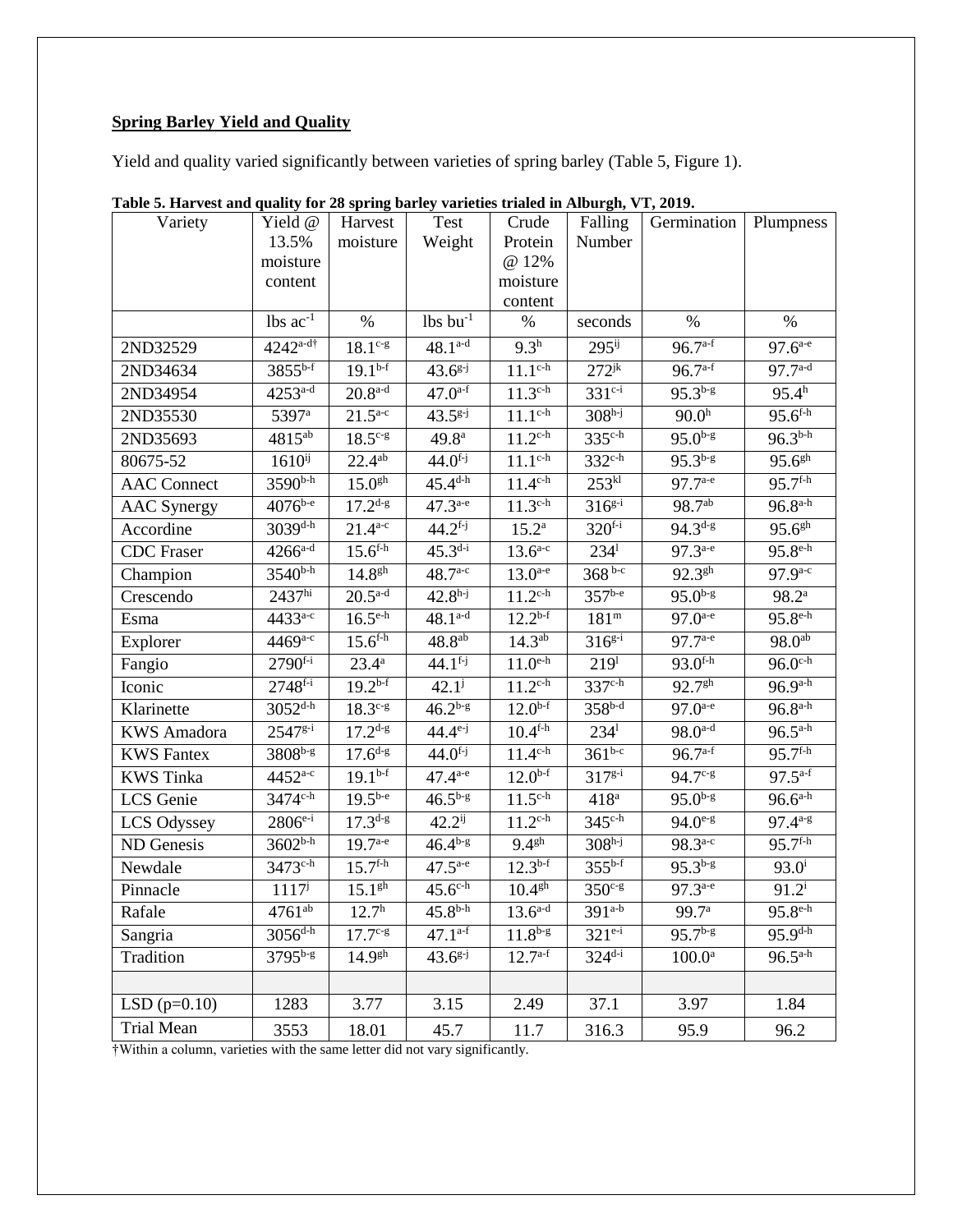Yields were exceptionably variable in the variety trial, ranging from a low of 1117 lbs ac<sup>-1</sup> (Pinnacle) to a high of 5794 lbs ac<sup>-1</sup> (2ND35530). 2ND32529, 2ND34954, 2ND35693, AAC Synergy, CDC Fraser, Esma, Explorer, KWS Tinka, and Rafale all had yields over two tons ac<sup>-1</sup>.

2ND35693 had the highest test weight at 49.8 lbs bu<sup>-1</sup>. 2ND32529, Champion, Esma, and Explorer all had test weights meeting the industry standard of  $48 \text{ lbs} \text{ bu}^{-1}$ .

The industry standard for crude protein for malting barley is between 9%-11% for optimal malting quality. Most of the varieties grown in 2019 fell within the industry standard. None were below 9% crude protein. Accordine, CDC Fraser, Champion, Esma, Explorer, Klarinette, KWS Tinka, Newdale, Rafale, and Tradition all had crude protein levels at or above 12%.

Falling number is an indicator of enzymatic activity and/or sprouting damage. Falling number was generally good across the trial. Esma was the only variety with a falling number less than 200, indicating low enzymatic activity in this variety.

Most varieties met the industry standard of 95% for germination. 2ND35530, Accordine, Champion, Fangio, Iconic, KWS Tinka, and LCS Odyssey had germination between 90% and 95%. All varieties were above industry standards for plumpness (>80% for a two-row and >70% for a six row barley).



#### **Figure 1. Yield and crude protein for the spring barley varieties trialed in Alburgh, VT, 2019.**

*Varieties with the same capital letter did not differ significantly by yield. Varieties with the same lower case letter did not differ significanlty by crude protein.*